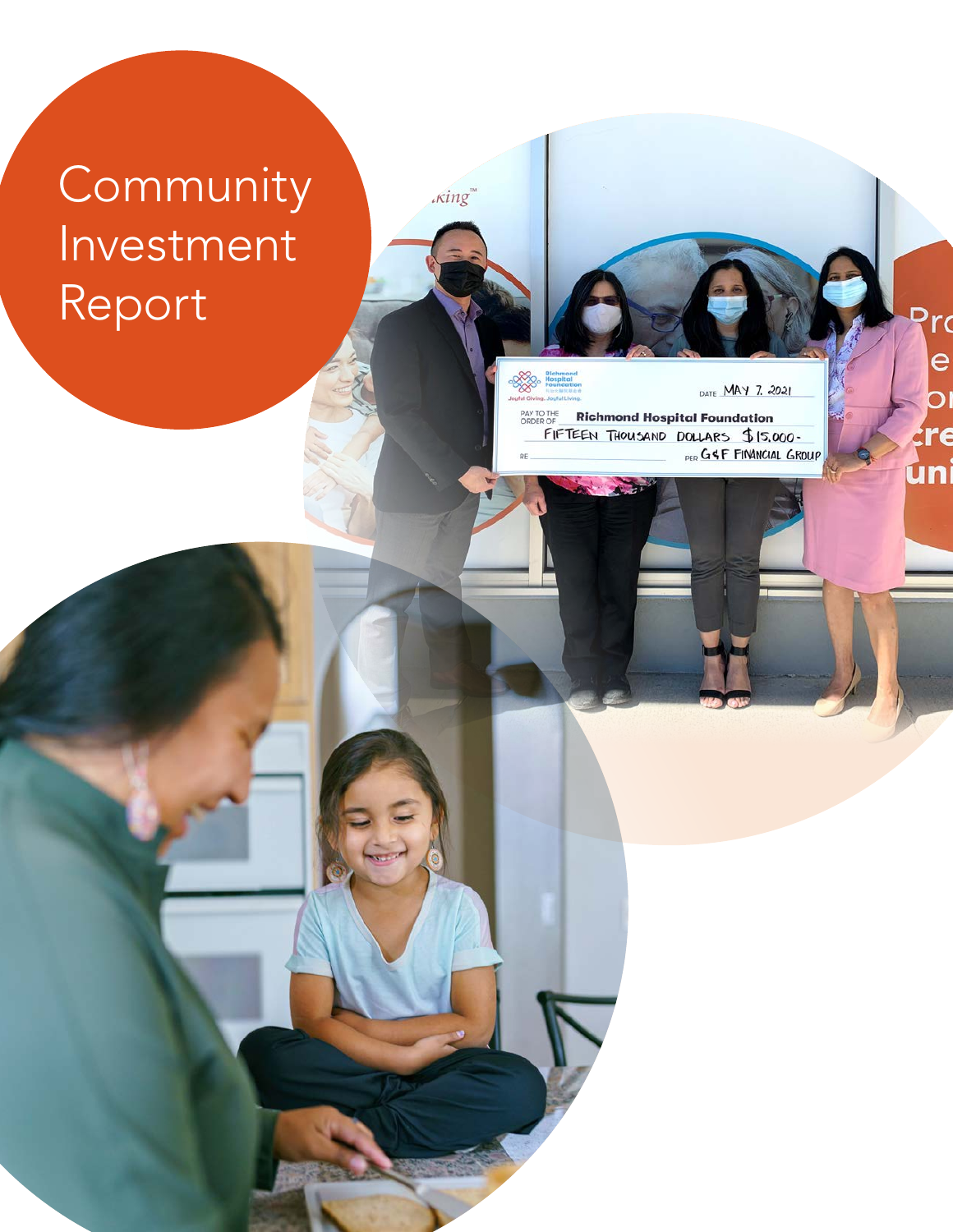# *Building bridges to give more*

This year we grew in membership and gave more than ever before. In this light, 2021 marked a period of momentous expansion for G&F Financial Group. This was predicated on the growing need of our community. It was also because we continued to invest in the future and wellbeing of our members, employees and partners, and the organizations they support.

Our merger with Aldergrove Credit Union in August 2021 sparked the beginning of a year of more. Thanks to our combined impact and investment dollars, we have grown in the ways we can make a difference here at home.

At the local level, we contributed \$250,000 in financial support for those affected by the floods in the fall months and \$200,000 as part of our community holiday giveaway initiative. We raised for our three reprised and longstanding internal fundraisers. What's more, G&F donated to special events and promotions, local organizations, education campaigns and partnerships, and financial literacy programs.

We also invested significant funds into the G&F Financial Group Foundation fund. This means we can play an active role in building stronger, more resilient communities for generations to come.

All together, we supported our communities and their changemakers with a \$1,111,570 total investment. Truly, this year of more will be one to remember.

> *"This is an important day in our history. We are thrilled to merge with Aldergrove Credit Union, a fellow credit union that shares similar values and goals to put members and community at the centre of everything we do."*

> > *—Lewis Bublé, President and Board Chair, G&F Financial Group*

### *When we grow, we all grow*

By focusing on enriching the lives of our members and partners, beyond banking, we build brighter futures for all. As such, we empower, enrich, engage, educate and support initiatives that positively impact our communities in these three main areas of focus: community health, financial literacy and environmental impact.

#### *We give more than just banking advice. We support others to plan, prepare and dream bigger!*

It is our belief that as we grow, we must help others do the same. In 2021, we gave our time, dollars and enthusiasm to countless causes in our community through these giving channels:

- G&F Financial Group Foundation (the Foundation)
- **Educational scholarships and awards**
- In-kind support
- Employee volunteerism
- Internal fundraising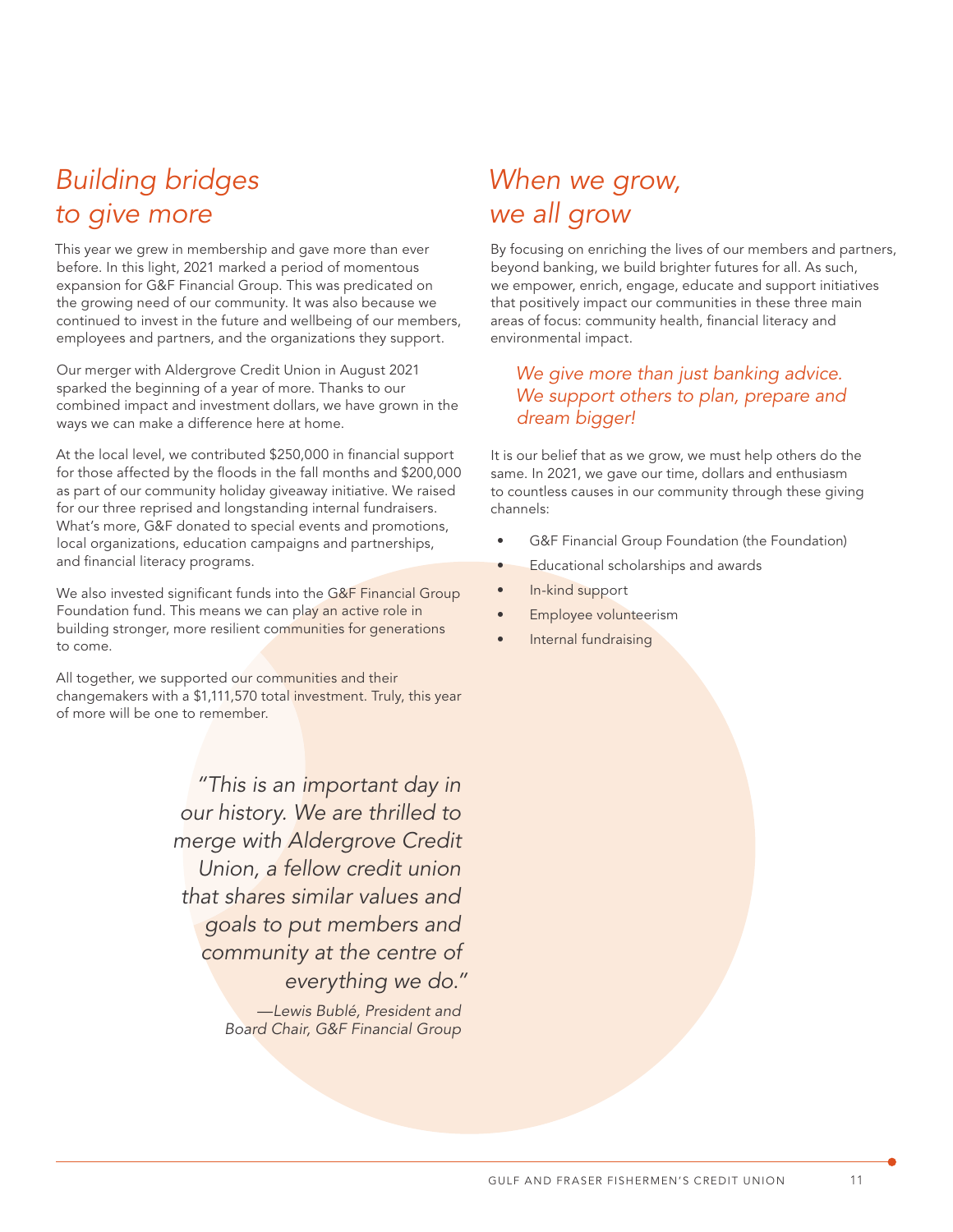# *Member impact story: Zajac Ranch for Children*

Located in Mission, the Zajac Ranch for Children is a fully inclusive and accessible summer camp for children with medical conditions and disabilities.

In 2021, G&F Financial Group donated \$10,000 to the Ranch. These funds went towards its treehouse project. This nontraditional lodging will expose the kids to more recreational opportunities, and teach them about cooperation, teamwork and problem-solving.

G&F is happy to contribute to such a great and life-changing organization.

> *"When we are successful in business, our communities benefit. We are pleased to direct \$1 million dollars to the Foundation so that we can continue doing our part in growing healthy, strong communities for years to come."*

*—Bill Kiss and Jeff Shewfelt, Co-CEOs, G&F Financial Group*

# *A Foundation of giving, for years to come*

The G&F Financial Group Foundation is a charitable arm of our credit union that provides financial assistance to non-profits and charities that mirror the values of G&F and are making lasting change in the communities we serve.

Since its founding in 2003, the Foundation has granted \$1,584,043 to various groups across the Lower Mainland.

In 2021, G&F went the extra mile and contributed \$1 million dollars into the Foundation. This is a remarkable achievement in that it ensures we can continue to give to deserving and needing causes over the long-term.

Not to mention, this year alone the Foundation donated a total of \$100,100 dollars to these recipients:

- 411 Seniors Centre Society
- BC & Alberta Guide Dogs
- BeaYOUtiful Foundation
- British Columbia Mobility Opportunities Society
- Environmental Youth Alliance
- Fraser River Discovery Centre Society
- Gordon Presbyterian Church (Don't Go Hungry: A Food Support Program)
- Jewish Home for the Aged of British Columbia
- North Delta Rotary Charitable Foundation
- Pacific Assistance Dogs Society
- PLEA Community Services Society of BC
- Social Diversity for Children Foundation
- The Arts Club of Vancouver Theatre Society
- The Bloom Group Community Services Society
- The KidSafe Project Society
- Walnut Road Elementary School
- Zajac Ranch for Children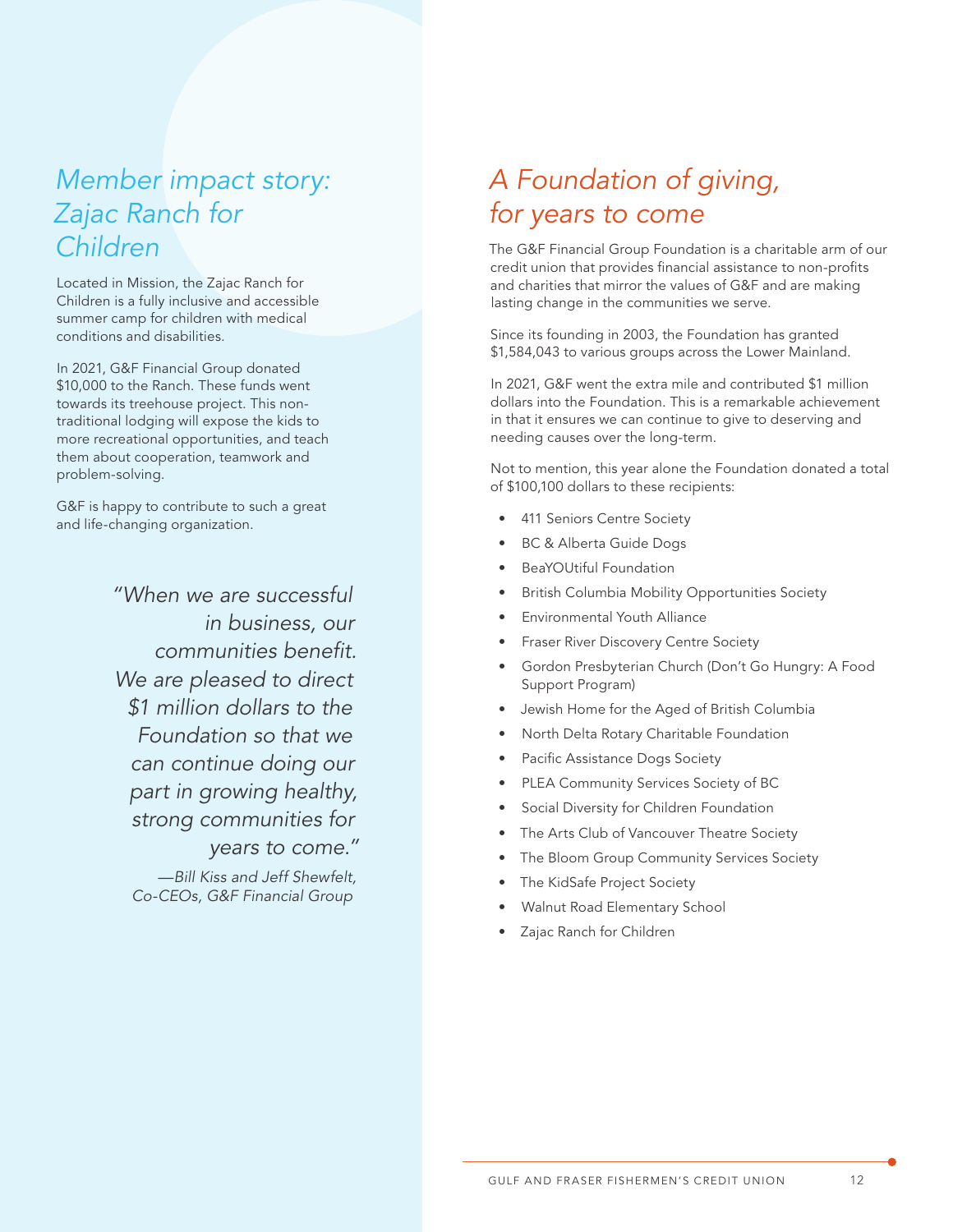*"The Mission Hospice Society offers programs to assist those who have experienced a loss and are grieving and provides care and comfort for people who are in the end-of-life stage. The Society is well known and regarded in our community."* 

> *— Sean Malia, Branch Manager, Mission Community Branch*

- Sikh Sewa International Society of Youth
- Society to End Homelessness in Burnaby
- St. Alban Anglican Church (Outreach & Advocacy)
- West End Seniors' Network

As part of this year's holiday giving spirit, we also wanted our employees to provide their insights on which charities they thought we should support. Feedback was shared through an internal poll and public survey. A total of \$50,000 was allocated across these four groups:

- Cyrus Centre in Abbotsford (\$15,000)
- Dixon Transition Society of Burnaby (\$10,000)
- Foundry Abbotsford (\$5,000)
- SHARE Family & Community Services in the Tri-Cities (\$20,000)

### *Local is where our values are at*

With our year of more, came a year of more local support. In 2021 alone, G&F donated a total of \$646,151 across communities, causes and campaigns. This included \$250,000 in support to British Columbia's south coastal and interior regions most impacted by the floods and landslides in November. These recipients were:

- Abbotsford Disaster Relief Fund via the Abbotsford Community Foundation (\$50,000)
- Abbotsford Food Bank (\$25,000)
- Abbotsford Salvation Army (\$25,000)
- Canadian Red Cross Relief initiative (\$50,000)
- Central Fraser Valley Search and Rescue Society (\$50,000)
- Guru Nanak Modi Khana Food Bank Society (\$50,000)

G&F Financial Group's total donation also included our Tis the Season \$200,000 community holiday giveaway in December. Thirty-five local organizations received a combined contribution of \$120,000 to continue their work in community health and wellness. Among those organizations were:

- Cloverdale Community Kitchen
- Mission Hospice Society
- Nicomekl Elementary School (Breakfast Program)

To wrap up our community holiday giveaway, G&F also donated, along with Aldergrove Credit Union, a joint contribution of \$30,000 to the Credit Union Foundation of British Columbia, a non-profit that supports students with financial bursaries to attend post-secondary education.

Furthermore, our credit union gave \$91,208 to local community groups, as well as \$18,967 for special events and \$85,976 for promotions and gifts.

All in all, a big year of growth for G&F meant a big year of giving to those doing good in our communities.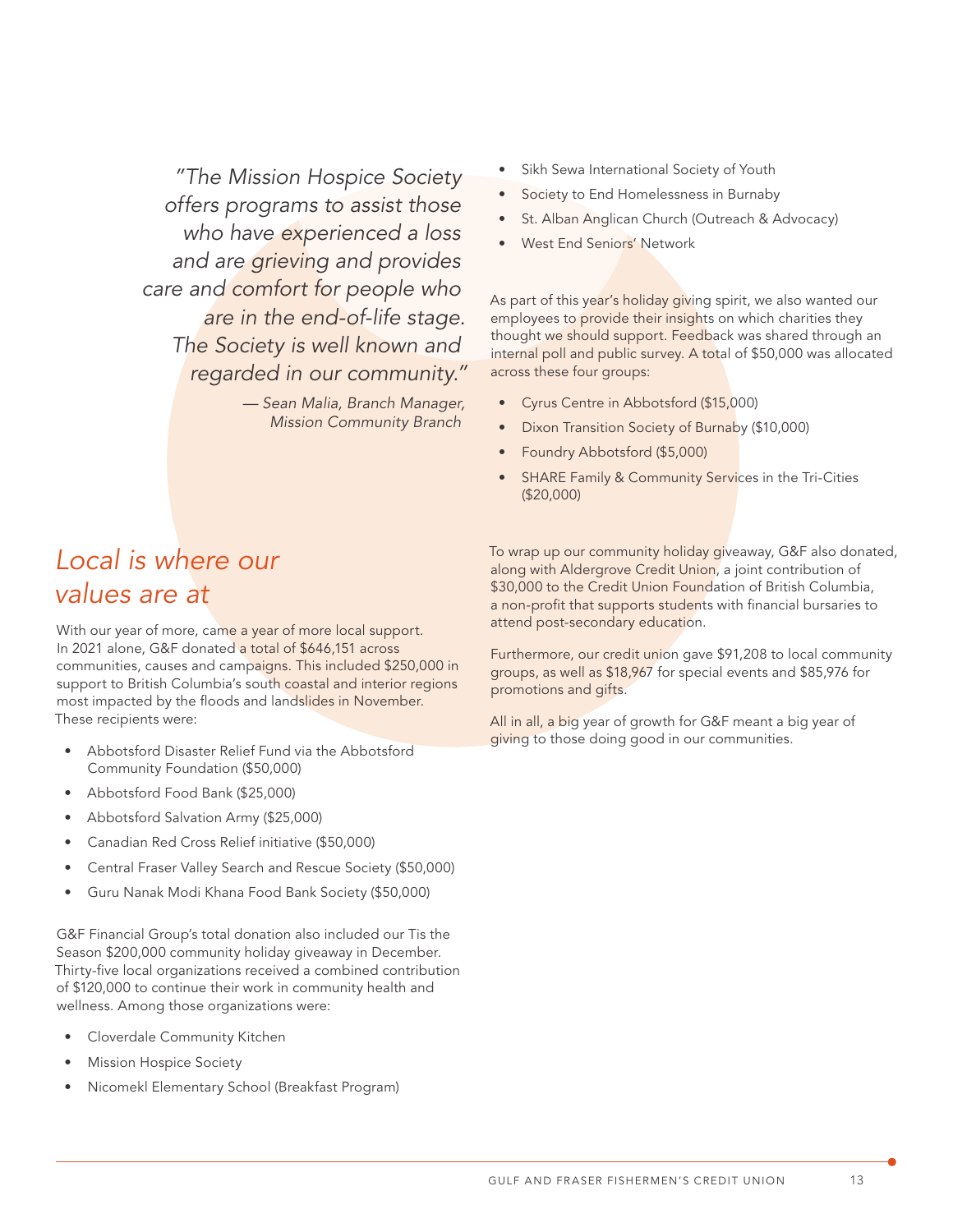# *Fundraising more for our big three*

Every year, G&F supports three internal fundraisers through the engagement and enthusiasm of our employees, credit union branches and event sponsors. In 2021, we raised a total of \$187,833 for the BC Children's Hospital Foundation, The Centre for Child Development and United Way of the Lower Mainland. We thank you!

#### BC CHILDREN'S HOSPITAL FOUNDATION | \$32,500

In June 2021, Aldergrove Credit Union and G&F Financial Group donated a joint gift of \$32,500 to the BC Children's Hospital Foundation (BCCHF). Funds were raised thanks to our employee superheroes who organized fundraising activities in March and April at branches across the Lower Mainland and Fraser Valley. Events included: raffles, 50-50 draws, jeans days, bingo games, Purdy's chocolate sales, virtual yoga classes, donut and ice cream days, and draws.

This year's contribution will go towards the purchase of lifesaving equipment and will support research on the treatment and prevention of childhood diseases. Over the last 30 years, both credit unions have donated an accumulated \$600,000 to the BCCHF.

"I'm truly amazed at the support that our branch staff give to this campaign. BC Children's is near and dear to my heart as it is for many of our staff." - Anita Jensen, Manager, Community Engagement

#### THE CENTRE FOR CHILD DEVELOPMENT | \$70,000

September marked our annual golf tournament fundraiser on behalf of The Centre for Child Development. The event brought 130 golfers to the Morgan Creek Golf Course in Surrey and included a silent auction. Over 60 sponsors supported the fundraiser, among them:

- Presenting sponsors: Fiserv and Cohen Buchan Edwards LLP
- Eagle sponsors: CUMIS, The Co-operators, Brinks and Softlanding Solutions
- Birdie sponsors: Majid Khoury Holdings Inc., Community Savings Credit Union, Kensington Union Bay Properties, Nobleland Developments, CT Green Financial and Edwards, Kenny & Bray LLP
- Media sponsors: Glacier Media and Rogers Sports & **Media**

Since 1953, The Centre has helped over 3,000 children with special needs in the Lower Mainland each year through childcare, countless therapies and psychology and family services. In 2021, G&F raised \$70,000 for The Centre, putting our three year contribution at \$326,680. This money will support The Centre's efforts to provide online therapeutic treatments through its Telehealth Virtual Therapy Program.

"This year's tournament is making a tremendous impact on over 3,000 children so they can receive life-saving therapies, therapies that make a superior difference throughout their long-term care. I want to thank G&F for really honouring the notion of community investment, making a profound difference for our children and families." — Gerard Bremault, CEO, The Centre for Child Development

#### UNITED WAY OF THE LOWER MAINLAND | \$85,333

Since 2001, each fall G&F Financial Group has supported fundraising efforts for the United Way. In November, we exceeded our giving goal. We raised \$45,333, and with the Board's approval, we added another \$40,000 to our contribution, giving a total of \$85,333 towards the welfare of children and breaking the cycle of poverty. Over the last couple of years, donations have allowed the United Way to provide equitable access to food, food systems and mental health supports.

"G&F's support, year over year, allows us to continue strengthening vital connections, ensuring that our communities are fair, just and great for everyone." — Andrew Procknow, Campaign Manager, United Way of the Lower Mainland